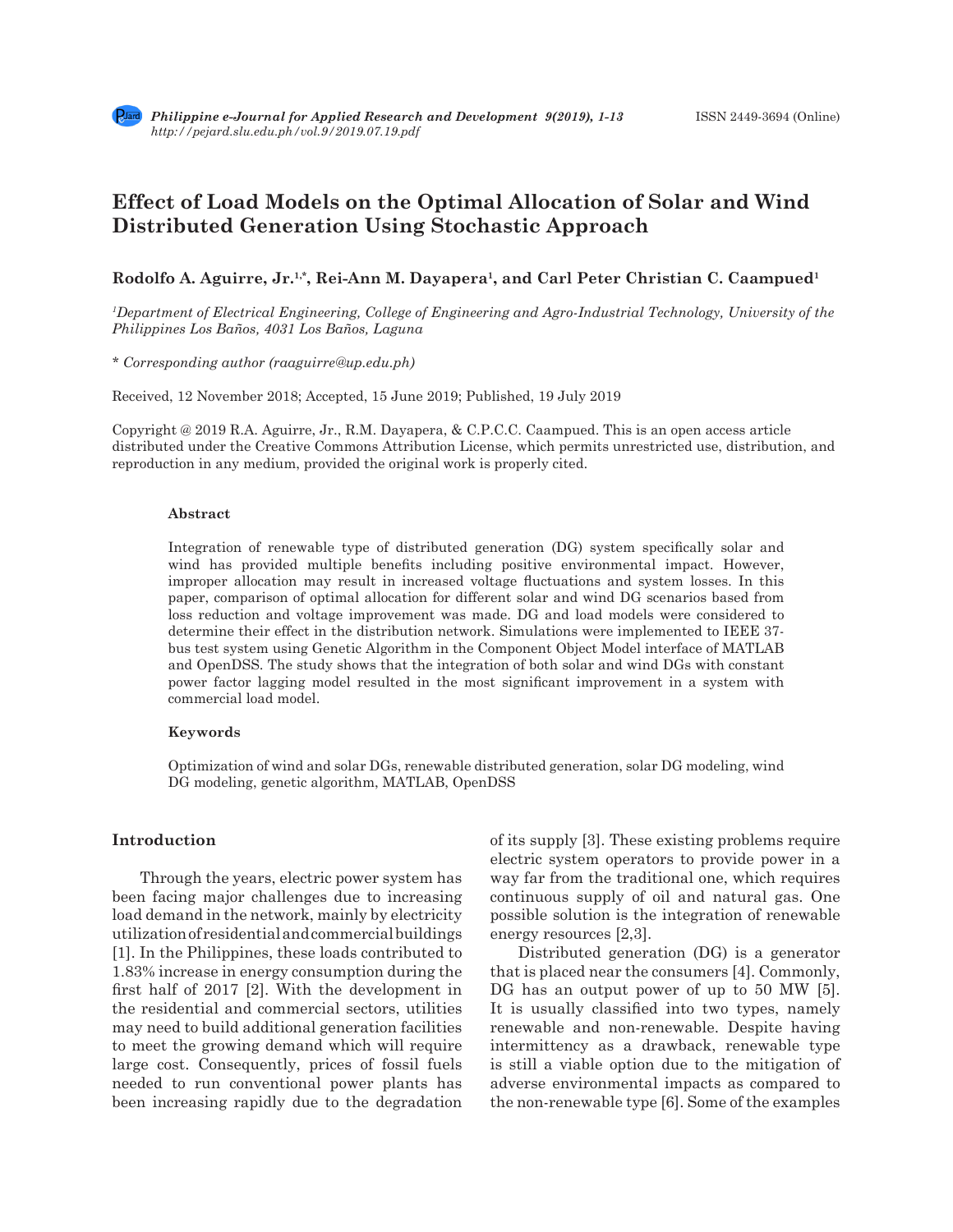of renewable type include biomass, geothermal, hydro, wind, and solar [7]. At planning stage, proper siting can be an issue for both geothermal and hydro DGs because both types are sitespecific. For biomass, environmental and health issues are the concerns at operation stage. For these reasons, solar and wind are among the popular renewable DG nowadays.

Solar DG is gaining an advantage in the development of renewable energy due to its significant cost reduction. For almost a decade, there is approximately 80% decrease in the prices of solar PV modules globally [8]. On the other hand, wind DGs are often injected into the system because of its reactive power control capabilities which can be used to mitigate voltage fluctuations [9]. Furthermore, unlike other renewable DGs, both technologies are relatively easier to locate since they can either be roof- or ground-mounted. Integration of renewable DG will force the power system to shift from the traditional centralized network consisting of large power plants to a more decentralized one. DG, as compared to traditional plants, is relatively smaller which is easier to install with reduced maintenance cost [5].

Generally, DG provides benefits to consumers especially in areas where traditional plants are deemed impractical [4]. Since load demand can be met accordingly, the need for additional investments on transmission and distribution facilities is reduced [10]. However, inappropriate allocation in terms of size and site can reverse power flow. Reversed power flow can increase voltage and short circuit currents in the distribution area which can damage protective and control devices [6]. Furthermore, it can increase power loss and fluctuations in the voltage profile. Therefore, optimal allocation is very crucial to maximize the benefits of DG integration such as power quality improvement and voltage stability [10].

To address this problem, many optimization tools have been presented, which may have a single or multi-objective function. Some of the most common objective functions include power loss reduction and voltage profile improvement [5, 9–11]. In the renewable DG integration, inclusion of stochastic data has a great impact on allocation which, if not properly modelled, may result in non-optimal solution [12]. Furthermore, non-inclusion of stochastic data may lead to overestimation of the positive impacts of the allocation of DGs such as loss reduction and voltage improvement. Moreover, proper modelling of generator should also be integrated in allocation studies to consider the reactive control capabilities of DGs. It was observed in studies that among the DG models, constant lagging power factor (pf) model had the most significant improvement in terms of voltage profile and power loss [12, 13]. Despite improving the optimal allocation of DG, most of the works had modelled the load as constant power. Comparing to the works involving the integration of DG in a system, only a few have presented studies on optimal allocation with different load models. Majority of the works failed to consider the effects of load models which could lead to misleading results due to the underestimation of the actual type of loads utilized by the consumers. In addition, load models either classified as residential and commercial can affect the capacity and location of DG [14]. These loads are also known as voltagedependent loads because real and reactive powers are significantly affected by voltage variation. It was presented in a study that voltage-dependent load models affect the voltage profile and power loss of the distribution system [15]. Therefore, load models should be incorporated in studying optimal allocation of DG.

Another thing to consider is that solar and wind DGs both use power inverters which can generate reactive power. Management of reactive power in the distribution system is an important process in controlling the voltage level [16]. Reactive power can either be generated or absorbed to increase or decrease the voltage of the system, in order to reduce thermal loss and to balance load distribution.

At present, there are no existing methods that consider the effect of residential and commercial load models in the context of optimal sizing and siting of various solar and wind DG models in a distribution network. The exclusion of the type of loads in the allocation of DG could lead to concerns regarding sub-optimal results. To address this issue, it is necessary to conduct a study that integrates the load models in the optimal allocation of renewable DGs using stochastic approach.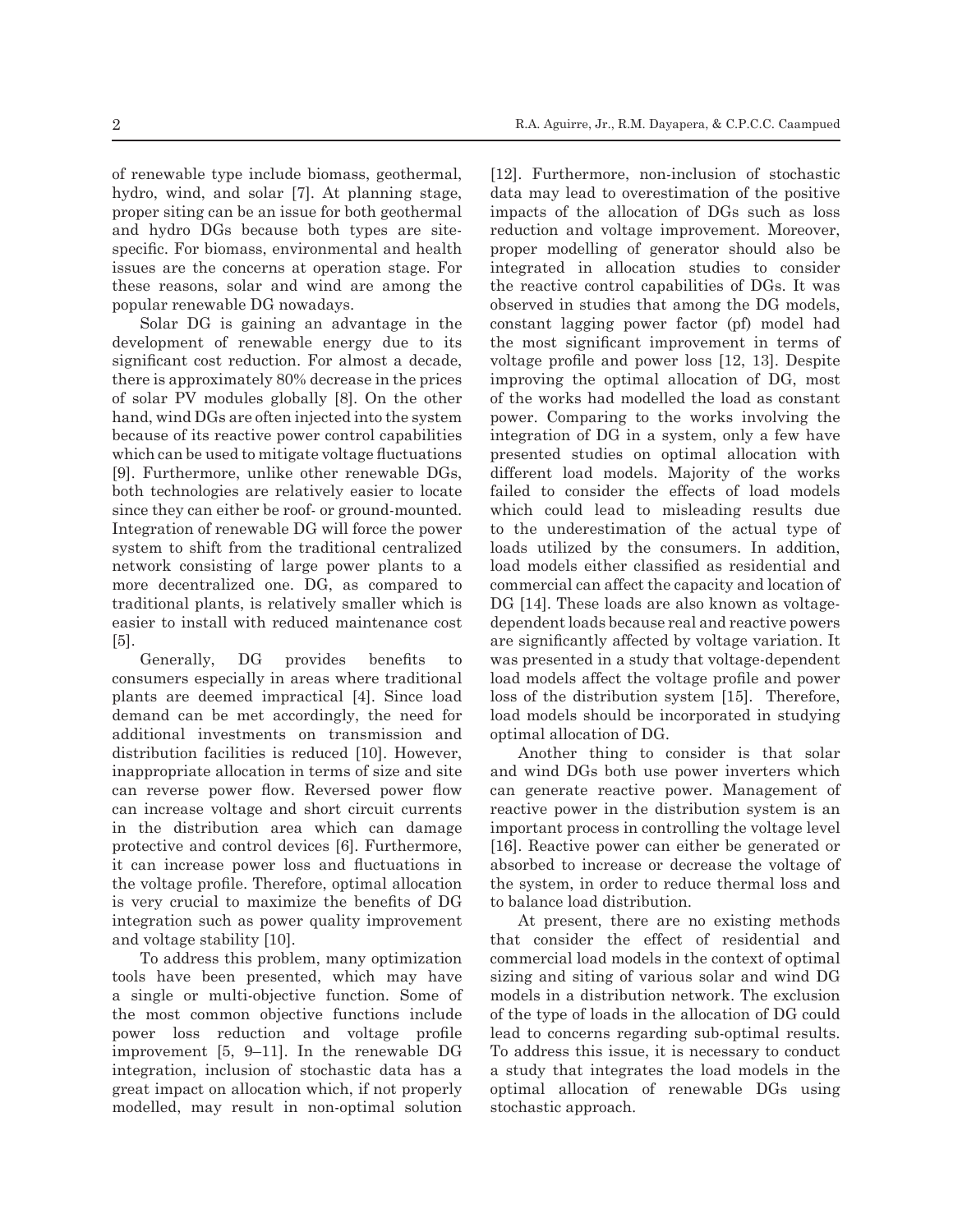# **Materials and Methods**

The implementation of DG optimal allocation is composed of two parts, namely, the network parameter modelling and the optimization method. The first part includes different solar DG, wind DG, and voltage-dependent load models. The second part comprises the optimization algorithm and the load flow implementation.  $P_c(s)$ 

In the modelling of solar  $DG$ , the intermittency of the solar irradiance was taken into account for the power output. In addition, the unity, constant, and variable lagging power factor models of reactive power control for solar the model intermittent in  $\mathcal{N} \subset \mathbb{R}$  is the control for solar the solar temperature coefficient in  $\mathcal{N}^{\circ} \subset \mathbb{R}$  is the no DG were considered for comparison. 98 *Solar DG Modelling*  $\frac{01}{1}$ 

# *A. Beta Distribution of Solar Irradiance* the open-circuit voltage

One of the factors that significantly affect the solar DG power output is the solar irradiance which follows the Beta probability density number of modules. distribution [17]. The Beta distribution is defined  $\frac{1}{2}$ using the following equation: the solar DG power output is the solar irradiance power of the PV module in W, and N is the

$$
f_b(s) = \begin{cases} \frac{\Gamma(\alpha+\beta)}{\Gamma(\alpha)*\Gamma(\beta)} * s^{(\alpha-1)} * (1-s)^{(\beta-1)}, & \text{for } 0 \le s \le 0\\ 0, & \text{otherwise} \end{cases}
$$

where *s* is the solar irradiance in  $kW/m^2$ ,  $f_b(s)$  is the solar integration of the function of *s*, *a* is the the beta distribution of the function of *s*, *a* is the shape and *β* is the shape and *β* is the size parameter. For the *R Regative Power Capability of Solar DC Shape parameter, and <i>p* is the size parameter, *Formula B. Redeffect Cupub*<br>the calculation of the shape and size parameters  $v = \frac{1}{2}$ shape parameter, and  $\beta$  is the size parameter. For the solar is the solar in solar in the solar is the solar in the solar in the solar in the solar in the solar in the solar in the solar in the solar in the solar in the for the random variable *s*, the following formula in solar DG, reactive will be used:

$$
\beta = (1 - \mu) * \left( \frac{\mu * (1 + \mu)}{\sigma^2} - 1 \right) \tag{2}
$$

$$
\alpha = \frac{\mu * \beta}{1 - \mu} \tag{3}
$$

where *μ* is the mean, and *σ* is the standard In this study. deviation.  $\blacksquare$  power control of solar DG were considered: deviation.

 $Together with the solar irradiance per hour,$ on the module characteristics as defined in the real power only<br>following formula:  $\frac{2 \text{ Constant Power}}{2 \text{ Constant Power}}$ the solar DG power output is also dependent following formula:

$$
T_C = T_A + s * \left(\frac{N_{OT} - 20}{0.8}\right) \tag{4}
$$

$$
I = s * [I_{SC} + K_i (T_C - 25)]
$$
 (5)

$$
V = V_{OC} - K_v * T_C \tag{6}
$$

algorithm and the load flow implementation. 
$$
P_s(s)
$$
 (7)

Solar DG Modelling

\n
$$
FF = \frac{V_{MPP} * I_{MPP}}{V_{OC} * I_{SC}}
$$
\n(8)

101 account for the power constant, and variable competition in and variable lagging power considered for comparison.<br>
00 were considered for comparison.  $\frac{1}{2}$  were constructed to compute the computation of the computation of the computation of the computation of  $T_{sc}$  is the short circuit current in A,  $V_{oc}$  is  $\frac{1}{\text{at max}}$ where  $T_c$  is the cell temperature in  $\mathrm{C}$ ,  $T_A$  is the ambient temperature in  $\mathrm{C}$ ,  $K_v$  is the volt temperature coefficient in  $V$ <sup>o</sup>C,  $K$ <sub>i</sub> is the current temperature coefficient in A/°C, *N* is the nominal the open-circuit voltage in V,  $I_{\text{MPP}}$  is the current at maximum power point in A,  $V_{\textit{MPP}}$  is the voltage at maximum power point in  $V, P_s$  is the output number of modules.

$$
f^{(1)} * (1 - s)^{(\beta - 1)}, \quad \text{for } 0 \le s \le 1, \alpha \ge 0, \beta \ge 0 \tag{1}
$$
\n
$$
0, \quad \text{otherwise}
$$

# *B. Reactive Power Capability of Solar DG*

and the current and terminal voltage rating [18].<br>Normally solar DG inverters are designed to (3) technological advancements, certain inverters  $1 - \mu$  preventing possible disturbances to the grid [20].  $\left(\frac{2}{\sigma^2}-1\right)$  (2) operate at unity power factor [19]. However, with technological advancements, certain inverters (3) fluctuations in the system can be minimized by In solar DG, reactive power is significantly affected by the characteristics of the inverter Normally, solar DG inverters are designed to now can supply reactive power to the system. By controlling the reactive power of solar DG, voltage In this study, three different models of reactive

- 1. *Unity Power Factor Model.* This model implies that solar modules are supplying real power only.
- <sup>1</sup> Fear power only.<br>
2. *Constant Power Factor Model*. This model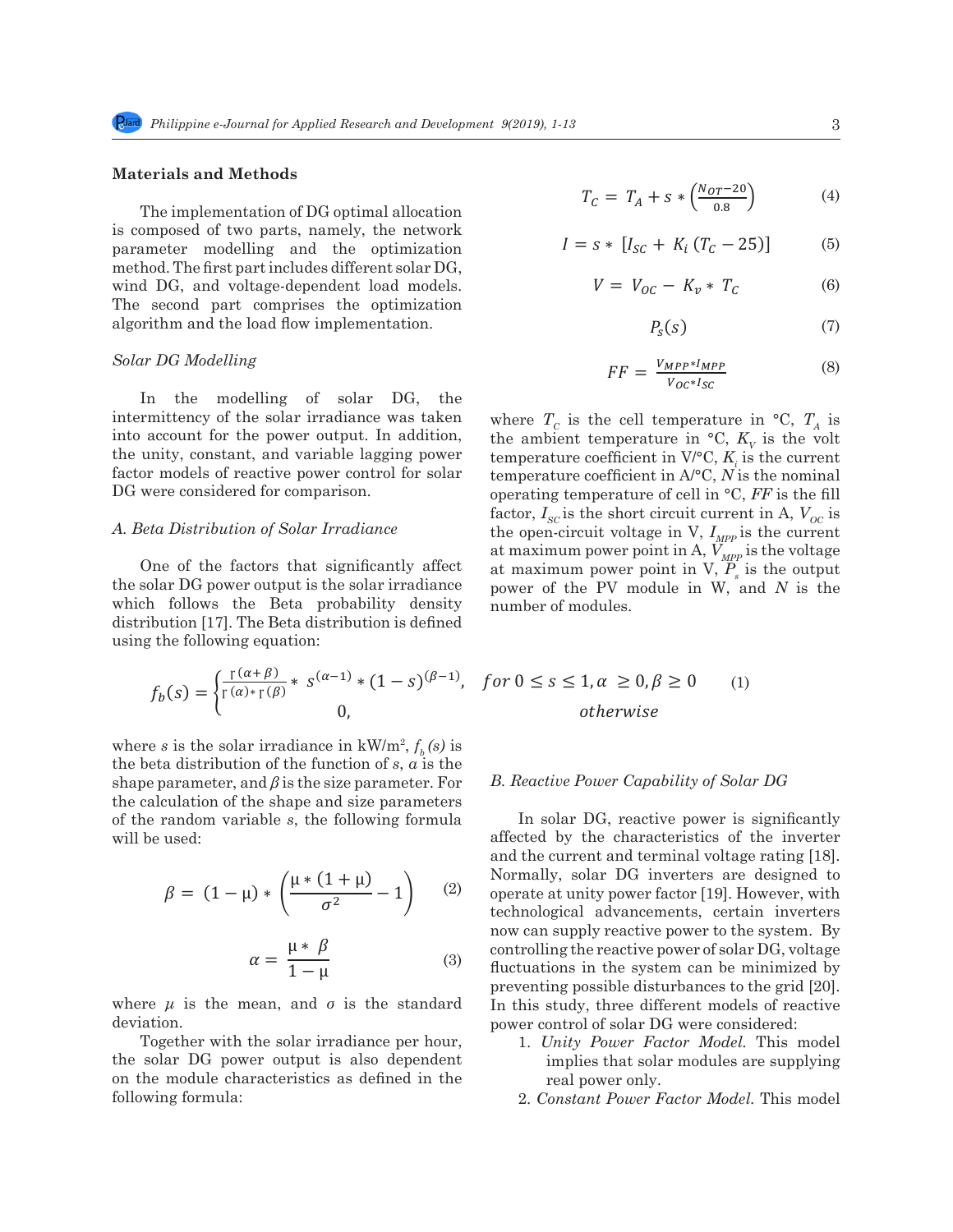$16$  follows the allowable utility standards of constant pf of 0.95 either lagging or leading for improved efficiency in  $p(y) = \begin{cases} y - v_c \\ p \end{cases}$ . delivering real power to the system  $P$ [12]. In this study, only the production  $P_{rated}$ between the constant range primarised to real the constant range of DG is considered, as shown in  $(11)$ the equation: 133 the grid [20]. In this study, three different models of reactive power control of solar DG were the equation: where  $P(v)$  is the equation:  $\mathbf{L}(\mathbf{r}) = \mathbf{L}(\mathbf{r})$  is the reactive power of solar power of solar solar power of solar solar solar power of solar solar solar solar solar solar solar solar solar solar solar solar solar solar solar s mosted, as shown in  $\blacksquare$ 162 parameter; > 0, and *v* is the wind speed (m/s); *v* > 0. Moreover, wind power output [21] is m/s, is the cut-out speed in many speed in many speed in many speed in many speed in many study, is the wind speed in many study, in the wind speed in many study, is the wind speed in many study, in the study, is the study

where  

$$
Q_{DG} = P_s(s) * \tan(0.95)
$$
 (9) in win

 $\frac{1}{2}$  For this model, the reactive power is assumed and set to be 2.5 m varied depending on the hours of the day. respectively. Operators may identify a dynamic range  $\overline{B}$  Reactive Power Capability of Wind DG of 0.95 lagging to 0.95 leading with time  $\frac{B}{C}$ . Reactive Power Capability of Wind DG dolow for volume loss than 0.95 of [12, 18] the reactive power capability of inverters  $\frac{1}{2}$  in a system varies from  $\alpha$  or  $\alpha$ ,  $\beta$  and  $\alpha$  or  $\alpha$  and  $\alpha$  or  $\alpha$  and  $\alpha$  or  $\beta$  or  $\alpha$  and  $\alpha$  or  $\alpha$  or  $\alpha$  or  $\alpha$  or  $\alpha$  or  $\alpha$  or  $\alpha$  or  $\alpha$  or  $\alpha$  or  $\alpha$  or  $\alpha$  or  $\alpha$  or  $\alpha$  or  $\alpha$  or  $\alpha$  or  $\alpha$  or  $\alpha$  or  $\alpha$ During the time when the resources are  $\overline{C}^{\text{A}}_{\text{coll}}$ During the time when the resources are  $\prod_{i=1}^{n}$  DG allocation to real power of  $\prod_{i=1}^{n}$  properties are grid, causing the DC voltages to limit of voltage profile and<br>the reactive power capability of inverters in a system varies from [18]. <sup>2</sup>y a dynamic range *B. Reactive Power Capability of Wind DG* ma  $h_{0}$ power capability of inverters in a system varies In the system of Window Capability of Wind DG ing to 0.95 leading with time B. Reactive Power Capability of Wind DG

155 *A. Weibull Distribution of Wind Speed* was considered for the wind DG power output.<br>Different reactive power capability were adopted capable of injecting real po including unity power factor, constant power  $Q_{DG}$ factor lagging, constant power factor leading, The stochastic nature of the wind speed<br> $l$ , Unity Power Factor Model. This generator is was considered for the wind DG power output. and induction generation wind DG models. 2. Constant Power Factor 182 *3. Constant Power Factor Leading Model (Model 3).* This generator is capable of injecting stant power factor leading,<br>ation wind DG models. 2. Constant Power Factor Lagging Model. This by our capability were adopted.  $174$  also highlighted that the constant pf lagging model had given the most significant improvement to most significant improvement to  $\frac{1}{\sqrt{2}}$ 

### ll Distribu  $\overline{\phantom{a}}$ .<br>ion  $\overline{a}$ *A. Weibull Distribution of Wind Speed* reactive powers to

Proper modelling of wind power which I Toper modelling of wind power wind<br>includes data fitting and power output derating is necessary to consider the intermittent nature of wind DG. Wind speed data are commonly fitted system and consuming read to a Weibull distribution [17, 21]. The Weibull is  $Q_{DC} = -P_s(s) * ta$ represented by the equation: 185 *4. Induction Generation Model (Model 4).* Before injecting real power to the system, this ng oi

$$
p(v) = \left(\frac{k}{A}\right) \left(\frac{v}{A}\right)^{k-1} e^{-\left(\frac{v}{A}\right)^k} \tag{10}
$$

where  $p(v)$  is the density function for wind speed,  $\vec{k}$  is the shape parameter;  $k > 0$ ,  $\vec{A}$  is the scale parameter;  $A > 0$ , and v is the wind speed  $(m/s); v > 0.$  Moreover, wind power output [21] is computed using the equation.  $\geq 0$ , and v is the wind speed<br>on wind nower output  $[91]$  is  $\frac{1}{2}$  distribution system  $\frac{1}{2}$ . The voltage dependence of the following by the following by the following by the following by the following by the following by the following by the following by the following by t 192 equations:

of constant pf of 0.95 either lagging  
or leading for improved efficiency in  
(12]. In this study, only the production  
of constant lagging pf in relation to real  
power of DG is considered as shown in  

$$
P(v) = \begin{cases} 0 & v < v_C \text{ or } v > v_S \\ P_{rated} & v < v_R \\ P_{rated} & v_R \le v \le v_S \end{cases}
$$
 (11)

 $Q_{DG} = P_s(s) * \tan(0.95)$  (9) in wind speed in m/s,  $v_R$  is the rated speed in m/s,<br> $v_S$  is the cut-out speed in m/s, and v is the wind 3. *Variable Lagging Power Factor Model.* speed in m/s. For this studies  $Q_{DG} = P_s(s) * \tan(0.95)$  (9) in the system can be minimized by preventions of  $Q_{DG} = P_s(s) * \tan(0.95)$  (9) in wind speed in m/s,  $v_R$  is the rated speed in m/s, is the where  $P(v)$  is the wind power curve,  $v_c$  is the cutver Factor Model.<br>
reactive power is assumed and set to be 2.5 m/s, 14 m/s and 25 m/s,  $\frac{1}{25}$  m/s, respectively.  $\frac{1}{2}$  speed in m/s. For this study,  $v_c$ ,  $v_R$ ,  $v_S$  [13] are  $r_{\text{av}}$  respectively. − a set to be 2.5 m/s, 14 m/s ar<br>. e 2.5 m el, the reactive power is assumed and set to be 2.5 m/s, 14 m/s and 25 m/s,  $\frac{1}{2}$ 

the reactive power capability of inverters<br>[18]. It was also highlighted that the constant pf  $1333  $\frac{133}{2} < 1$$ *Wind DG Modelling* intervent to the system with the system of the system of the system of  $\Gamma$  $[18]$ . lagging model had given the most significant 166 time when the resources are low, plants may be disconnected to the grid, causing the grid, causing the DC lues less than 0.95 pf [12, 18].<br>  $\Delta$  comparison of different models of wind<br>  $\Delta$  comparison of different models of wind may be disconnected to the  $\frac{120 \text{ m}}{20 \text{ m}}$  and reported that the improvement of  $\frac{120 \text{ m}}{20 \text{ m}}$  of voltage profile and reduction of power loss improvement to the system [13]. In this study, time when the resources are a comparison of unterest models of which<br>may be disconnected to the DG allocation reported that the improvement g the DC voltages to limit<br>nower capability of invortors in a system varies from one model to another. improvement to the system  $[10]$ . In this study, four wind DG models were adopted, namely: 175 the system of the study, four wind DG models were adopted, namely:  $\frac{1}{2}$  allocation reported that the improvement to the system improvement to the system [13]. In this study,  $171$  following to another profile and reduction  $175$ . It was seedy,  $175$  four wind DG models were adopted, namely:

> the wind DG power output. 1. Unity Power Factor Model. This generator is the wind DG power output.<br>
> capable of injecting real power only to the system.<br>  $Q = 0$

$$
Q_{DG} = 0 \tag{12}
$$

oic<br>dha generator is capable of injecting both real and<br>A Weihull Distribution of Wind Speed<br>reactive powers to the system  $\begin{aligned} \text{R}^{(i)} \text{ is a constant.} \\ \text{L}^{(i)} \text{ is a constant.} \\ \text{L}^{(i)} \text{ is a constant.} \\ \text{L}^{(i)} \text{ is a constant.} \\ \text{L}^{(i)} \text{ is a constant.} \end{aligned}$ 

$$
Q_{DG} = P_s(s) * \tan(\cos^{-1} 0.95) \tag{13}
$$
ng of wind power which

and power output derating 3. Constant Power Factor Leading Model. This g and power output derating 5. Constant Fower Pactor Leading Model. This<br>ider the intermittent nature generator is capable of injecting real power to the ed data are commonly fitted system and consuming reactive power.

$$
Q_{DG} = -P_s(s) * \tan(\cos^{-1} 0.95) \quad (14)
$$

 $\left(\frac{\kappa}{4}\right)\left(\frac{\nu}{4}\right)^{n}$   $e^{-\left(\frac{\nu}{4}\right)}$  (10) consumes reactive power. 4. Induction Generation Model. Before injecting  $\binom{n}{k}$   $\binom{n}{k}$   $\binom{n}{k}$  real power to the system, this generator initially (tor initially <sup>4</sup>. *Induction Generation Model*. Before injecting<br>real power to the system, this generator initially<br> $\left(\frac{v}{\lambda}\right)\left(\frac{v}{\lambda}\right)^{k-1}$   $e^{-\left(\frac{v}{\lambda}\right)^k}$ 

$$
Q_{DG} = -(0.5 + 0.04(P_{DG}^{2}))
$$
 (10) consumes reactive power.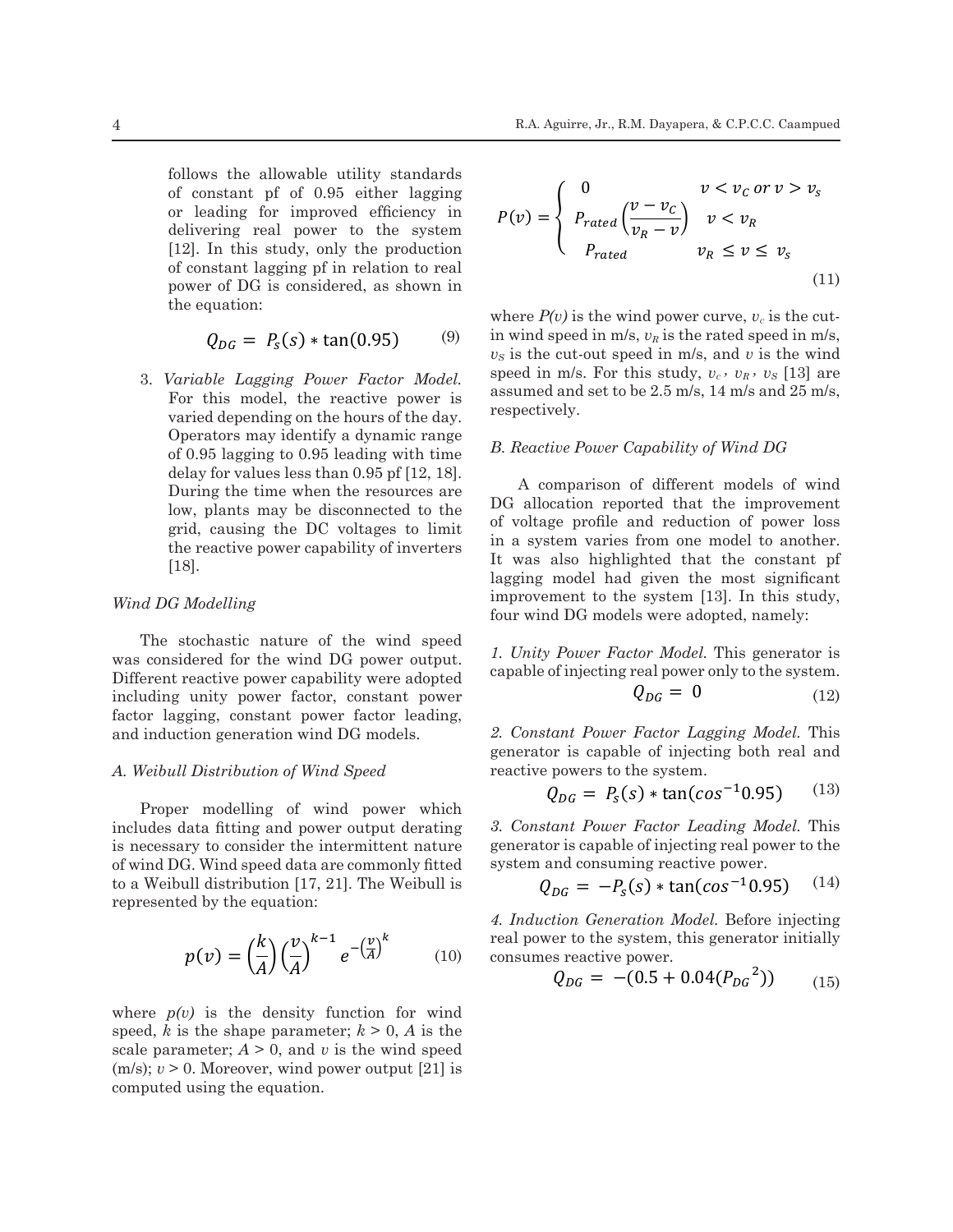### *Voltage-Dependent Load Model* 188 *Voltage-Dependent Load Model*

The voltage dependent load models affect the characteristics and operations of the distribution interface. system [14]. The voltage dependency of the load Using its COM serve is expressed by the following equations:

185 *4. Induction Generation Model (Model 4).* Before injecting real power to the system, this

$$
P = P_o \times V_o^{\alpha} \tag{16}
$$

$$
Q = Q_o \times V_o^{\ \beta} \tag{17}
$$

where *P* and *Q* are the real and reactive powers coding of chromosomes, at a given voltage level,  $P_0$  and  $Q_0$  are the real<br>and reactive powers at nominal voltage, and *α* and  $\beta$  are the real and reactive power exponents.  $\blacksquare$ at a given voltage level,  $P_0$  and  $Q_0$  are the real Table 1 shows the typical *α* and *β* at different load types.

**Table 1.** Typical *α* and *β* values at different load types

| Load type   | $\boldsymbol{\mu}$ |      |
|-------------|--------------------|------|
| Constant    |                    |      |
| Residential | 0.92               | 4.04 |
| Commercial  | 1.51               | 3.04 |

# **Problem Formulation**

The optimal allocation of wind and solar DGs has the main objective of minimizing power loss [12] , as expressed in equation: the wind and solar data, respectively. For each<br>[12] as expressed in equation  $\frac{1}{2}$ , as expressed in equation (18).  $\left[12\right]$ , as expressed

$$
F = \min \sum S_{loss}
$$
 calculated. The aver-  
and bus voltages wer

<sup>203</sup> *subject to the following constraint:* <sup>204</sup> *subject to the following constraint:* <sup>203</sup> *subject to the following constraint:* <sup>204</sup>  $\frac{1}{2}$   $\frac{1}{2}$   $\frac{1}{2}$   $\frac{1}{2}$   $\frac{1}{2}$   $\frac{1}{2}$   $\frac{1}{2}$   $\frac{1}{2}$   $\frac{1}{2}$   $\frac{1}{2}$   $\frac{1}{2}$   $\frac{1}{2}$   $\frac{1}{2}$   $\frac{1}{2}$   $\frac{1}{2}$   $\frac{1}{2}$   $\frac{1}{2}$   $\frac{1}{2}$   $\frac{1}{2}$   $\frac{1}{2}$   $\frac{1}{2}$   $\frac{1}{2}$ 

$$
0.90 \le V_i \le 1.10
$$
  $i = 2,3,4, ..., 37$  (19) The load flow in using OpenDSS. All m

line capacity 
$$
\geq
$$
 line current (20)

wher is the total apparent power loss in kVA, and  $V_i$  is<br>the voltage at any bus in  $pu$ .

# 208 *Implementation Implementation*

The distribution network, loads, and DG were modeled in the OpenDSS. This load flow The IEEE 37-bus test system is a highl software is commonly used because of its fast unbalanced system with 25 load buses when<br>loads are considered as not loads that of DG, simulations of PV and wind systems, and voltage of 4.8 kV with  $\varepsilon$ convergence and capability to implement analysis loads are considered as spot loads. It has a noming

modelling of storage devices [24]. It can also be utilized with other software for simulations through its Component Objective Model (COM) interface.

2)) (15)

 $\alpha$  developed. Genetic algorithm (GA) was utilized<br>(16) developed. Genetic algorithm (GA) was utilized  $\beta$  (17) [25]. The process starts with the coding of the size 193 where *P* and *Q* are the real and reactive powers at a given voltage level, and are the real and this study, GA is set to have 100 populations, 6 100 generations, single-point crossover, and 5% Using its COM server, it was interfaced with MATLAB where the optimization algorithm was to get an optimal solution from a pool of samples and site of DG as a single chromosome. In the coding of chromosomes, the size of the DG was considered first followed by the corresponding location of each DG using binary digits. The next step is to initialize the population through random generation of chromosomes. The objective function is evaluated by assigning fitness values to each chromosome. All the members of the population will undergo the iterative process of selection, crossover, and mutation [26]. For mutation rate.

> $F = min \sum S_{loss}$  (18) calculated. The average values of power loss calculated. The average values of power loss  $\begin{array}{c|c|c|c|c|c} \hline 0.92 & 4.04 & 2.04 & 1000 & 2.04 & 1000 & 2.08 & 2.04 & 2.04 \ \hline \end{array}$  throughout the day to consider the stochastic  $\frac{1.51}{0.04}$  nature of both renewable DGs. For the results to be more accurate, 20 samples were generated for each hour utilizing the randomly-selected [12], as expressed in equation: hour, the power loss and phase bus voltages were  $\mathcal{L}$   $(10)$  and bus voltages were solved for the objective Load flow analysis was implemented solar irradiances and wind speeds based on their respective pdf. The power outputs of the wind and solar DGs were then calculated using function [12, 13].

*line capacity*  $\geq$  *line current* (20) such as integration of DG and load models, and GA optimization we<br>where *F* is the chiestive or fitness function, **S**. MATLAR The solar and where F is the objective or fitness function,  $S_{loss}$  MATLAB. The solar and wind data were take  $u$  *z*,*z*, *i*, *...*, *z*, (10) using OpenDSS. All modifications in the network<br>urrent (20) such as integration of DG and load models and GA optimization were implemented using The load flow implementations were done MATLAB. The solar and wind data were taken from Philippine Atmospheric, Geophysical and Astronomical Services Administration (PAGASA).

# 210 The distribution network, loads, and DG were modeled in the OpenDSS. This load flow 210 The distribution network, loads, and DG were modeled in the OpenDSS. This load flow *DG Site And Size*

The IEEE 37-bus test system is a highlyunbalanced system with 25 load buses where loads are considered as spot loads. It has a nominal voltage of 4.8 kV with all the lines configured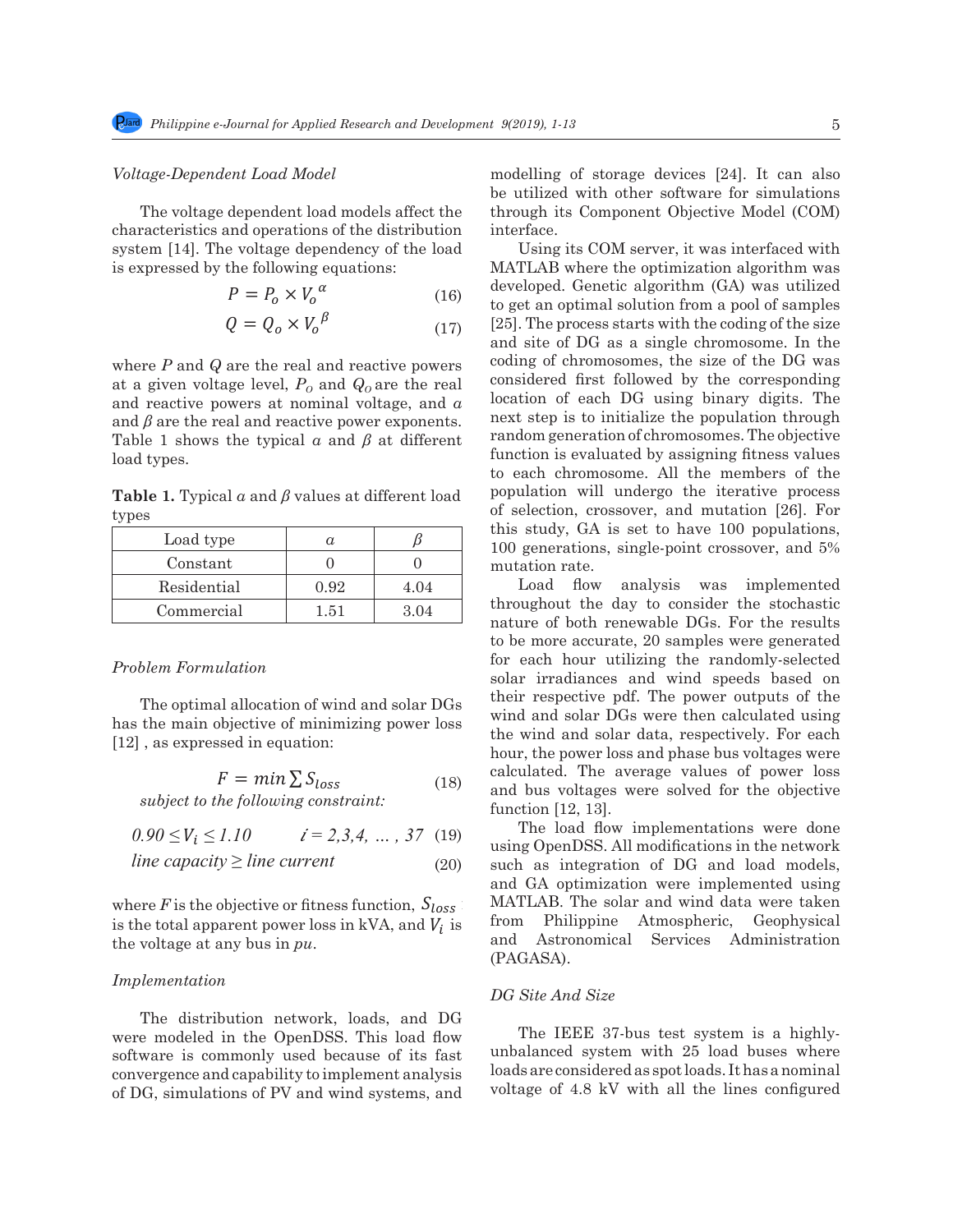as underground connected [27]. Figure 1 shows the single line diagram of the IEEE 37-bus test system. All nodes except the slack bus can be a candidate site for DG siting.



**Figure 1.** Single line diagram of IEEE 37-bus kW, P test system

For wind DG, commercially-available sizes DG in kVar,  $Q_{loss, with D}$ are considered in this study with nominal power with DG in kVar. rating of 1 kW, 7 kW, 50 kW, 100 kW and 500 In addition, the id Earling of T KW, T KW, 80 KW, 100 KW and 300 The solar module is reactive power loss with and sizes with and sizes with and sizes with DG in the solar power loss with DG in the specification of the solar power loss with D sizes of the solar DG module used in the study. for solar DG are considered with nominal power rating of 240 W, 245 W, 250 W, 255 W, 260 W, and 265 W. Table 2 shows the specifications and is study with nominal power with DG in Kvar.<br>W, 50 kW, 100 kW and 500  $\hskip 1.5 cm$  In addition, the ideal value for the voltage  $V$ 

## *Comparison of Models*

9 Three models of solar DG and four models of wind DG were considered in this study. Each model has three cases corresponding to systems with constant PQ, residential and commercial load models, respectively. The effect of different load models to the optimal allocation of DG were compared for each DG model. The bases of comparison within DG models were the percent reduction in losses and total voltage deviation (TVD). The base case for this study is the system  $\bullet$  with no DG and with constant PQ load model.  $\frac{19}{26}$  For each case in every model, percent power loss each constant  $\frac{1}{2}$ <sup>5</sup> reduction [13] was computed using the following equations: equations: equations:

$$
\bullet \quad \text{as} \quad \text{96PLR} = \frac{P_{loss, no\,D G} - P_{loss, with\,D G}}{P_{loss, no\,D G}} \times 100 \quad (21)
$$

$$
\%QLR = \frac{Q_{loss,no\,DG} - Q_{loss,with\,DG}}{Q_{loss,no\,DG}} \times 100 \quad (22)
$$

<sup>11</sup> <sup>2</sup><sup>2</sup> where *in* Ext is the active power loss reduction in  $\frac{6}{96}P_{loss, no\,DG}$  is the active power loss without DG in me diagram of IEEE 37-bus  $\begin{array}{ll}\n\text{KW, } P_{loss, with DG} & \text{is the active power loss with DG in} \\
\downarrow W, P_{loss, with DG} & \text{is the active power loss with DG in} \\
\downarrow W, \phi \triangle OIP \text{ is the negative power loss reduction}\n\end{array}$ st system  $\lim_{N \to \infty} \frac{N}{N}$  is the reactive power loss reduction<br>in %,  $Q_{loss, no\,D}$  is the reactive power loss without where *%PLR* is the active power loss reduction in kW, *%QLR* is the reactive power loss reduction  $\text{1}\text{merically-available sizes}\quad \text{DG in kVar},\ Q_{loss, with\ DG} \text{ is the reactive power loss}$ with DG in kVar.

 $\text{commerically available sizes}$  at any bus *i* is equal to 1.0 pu thus the ideal value  $W$ , 250 W, 255 W, 260 W, was quantified using equation (23), where TVD is equal to consider the Total Velters Deviation and V is the value of deed with nominal power of TVD is equal to zero. TVD [12] for each solution  $\alpha$  is the specifications and the Total Voltage Deviation, and  $V_i$  is the voltage at the ith bus in pu.

$$
TVD = \sum_{i=1}^{37} |V_i - 1| \tag{23}
$$

|                         | MODULE SIZES (W) |       |       |       |       |       |
|-------------------------|------------------|-------|-------|-------|-------|-------|
| <b>CHARACTERISTICS</b>  | 240              | 245   | 250   | 255   | 260   | 265   |
| Voc(V)                  | 36.45            | 36.78 | 37.12 | 37.45 | 37.78 | 38.12 |
| $\operatorname{Isc}(A)$ | 8.59             | 8.68  | 8.76  | 8.85  | 8.93  | 9.01  |
| Vmpp(V)                 | 29.86            | 30.12 | 30.38 | 30.64 | 30.9  | 31.16 |
| Impp(A)                 | 8.1              | 8.2   | 8.29  | 8.39  | 8.48  | 8.57  |
| NOCT $(°C)$             | 46               | 46    | 46    | 46    | 46    | 46    |

Table 2. Solar DG module sizes and specifications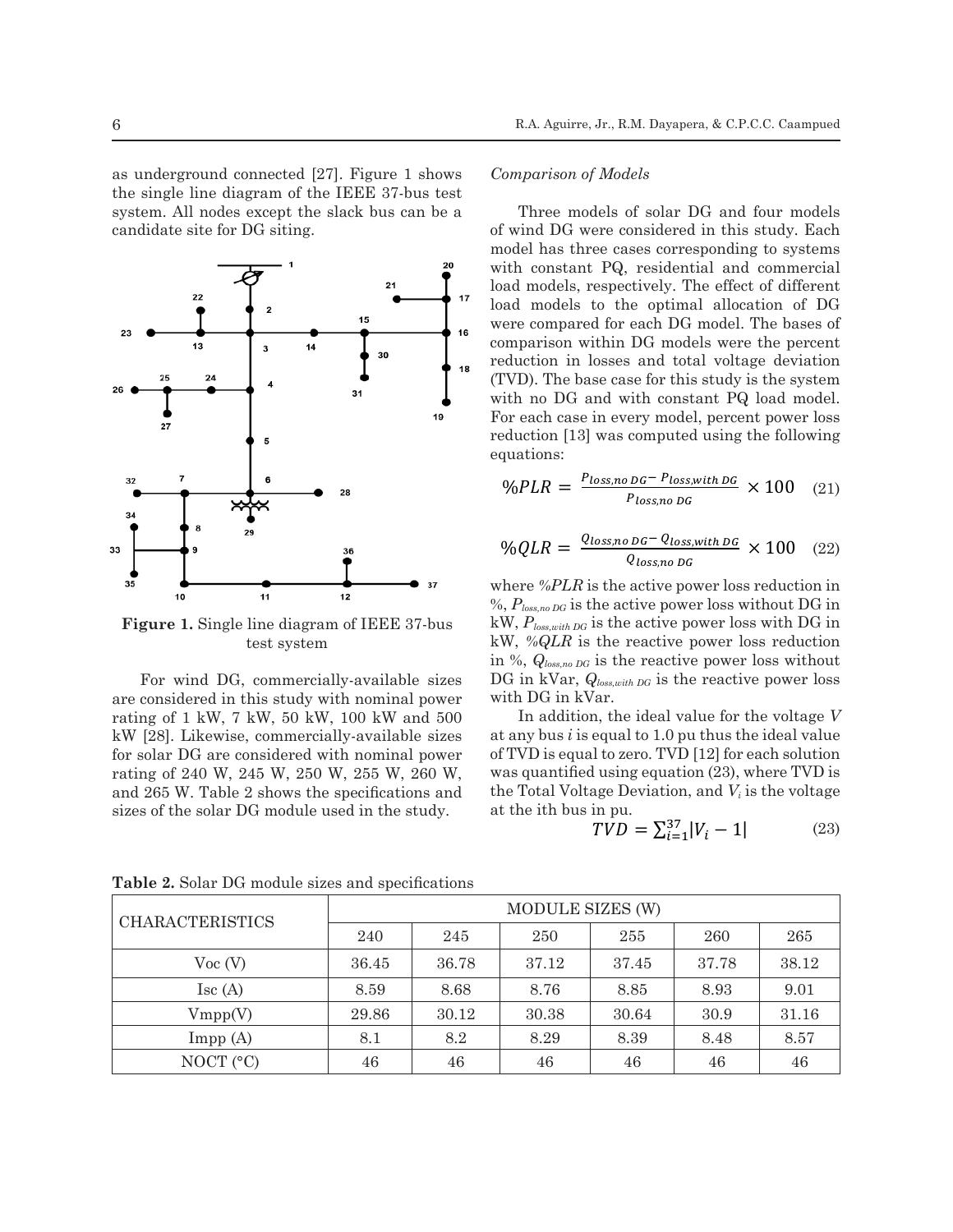# **Results and Discussion**

The effects of load model considerations in 2. The average TVD is 1.11 pu.<br>the ellection of different solar and wind  $DC$ the allocation of different solar and wind DG the amocation of different solar and with DG<br>models were evaluated by comparing the results Solar DG Integration to a base case. Specifically, power losses and  $\frac{1}{2}$  is the reactive power loss with DG in the reaction in the reaction in the reaction in the reaction in the reaction in the reaction in the reaction in the reaction in voltage profile of each case were compared to a base case.

# *Base Case*

The base case scenario shows that the total real and reactive power losses of the system are location<br> $c \in (2, 0.9, 1.1)$  and  $50.89$   $1.1/a$  meansatively. Eqn. all so show 65.02 kW and 50.82 kVar, respectively. For all

phases, buses 12, 36 and 37 corresponds to the location with low bus voltage as shown in Figure 2. The average TVD is 1.11 pu.  $\mathcal{L} = \mathcal{L} \mathcal{L} + \mathcal{L} \mathcal{L} \mathcal{L} + \mathcal{L} \mathcal{L} \mathcal{L} + \mathcal{L} \mathcal{L} \mathcal{L} \mathcal{L} + \mathcal{L} \mathcal{L} \mathcal{L} \mathcal{L} + \mathcal{L} \mathcal{L} \mathcal{L} \mathcal{L} + \mathcal{L} \mathcal{L} \mathcal{L} \mathcal{L} + \mathcal{L} \mathcal{L} \mathcal{L} \mathcal{L} + \mathcal{L} \mathcal{L} \mathcal{L} \mathcal{L} + \mathcal{L} \mathcal{L}$  $\overline{\phantom{a}}$ <sup>×</sup> <sup>100</sup> (22)

# *Solar DG Integration*

Three different load models and solar DG models were considered in the simulation. Table base case.<br>
28 In addition, the influence of the intervalue for the influence in the simulation. Table<br>
28 Summarizes the optimization results upon the Base Case **Examination of Summatrice** and optimization research appendix and the solution of solar DG. In all solar DG models,  $265 \text{ W}$ , the largest possible size, was found as  $265 \text{ W}$ , the largest possible size, was found as the optimal DG size. Furthermore, bus 36, the e location with lowest recorded voltage at base case<br> $\frac{1}{2}$  as shown in Figure 2, was chosen as the ontimal as shown in Figure 2, was chosen as the optimal

**Table 3.** Summary of the optimization results for solar DG

| DG Model         | Load Model  | Size (W) | Bus No. | $P_{loss,red}$ (%) | $Q_{loss, red}$ (%) | TVD (pu) |
|------------------|-------------|----------|---------|--------------------|---------------------|----------|
| Unity            | Constant PQ | 265      | 36      | 4.926              | 5.340               | 1.087    |
|                  | Residential | 265      | 36      | 14.244             | 15.668              | 1.021    |
|                  | Commercial  | 265      | 36      | 16.004             | 17.629              | 1.016    |
| Constant Lagging | Constant PQ | 265      | 36      | 5.727              | 6.192               | 1.079    |
|                  | Residential | 265      | 36      | 14.881             | 16.349              | 1.014    |
|                  | Commercial  | 265      | 36      | 16.662             | 18.330              | 1.010    |
| Variable Lagging | Constant PQ | 265      | 36      | 5.498              | 5.948               | 1.081    |
|                  | Residential | 265      | 36      | 14.700             | 16.154              | 1.016    |
|                  | Commercial  | 265      | 36      | 16.425             | 18.076              | 1.012    |



307 Figure 7. Voltage profile at phase A, B and C of base case scenario. **Figure 2.** Voltage profile at phase A, B and C of base case scenario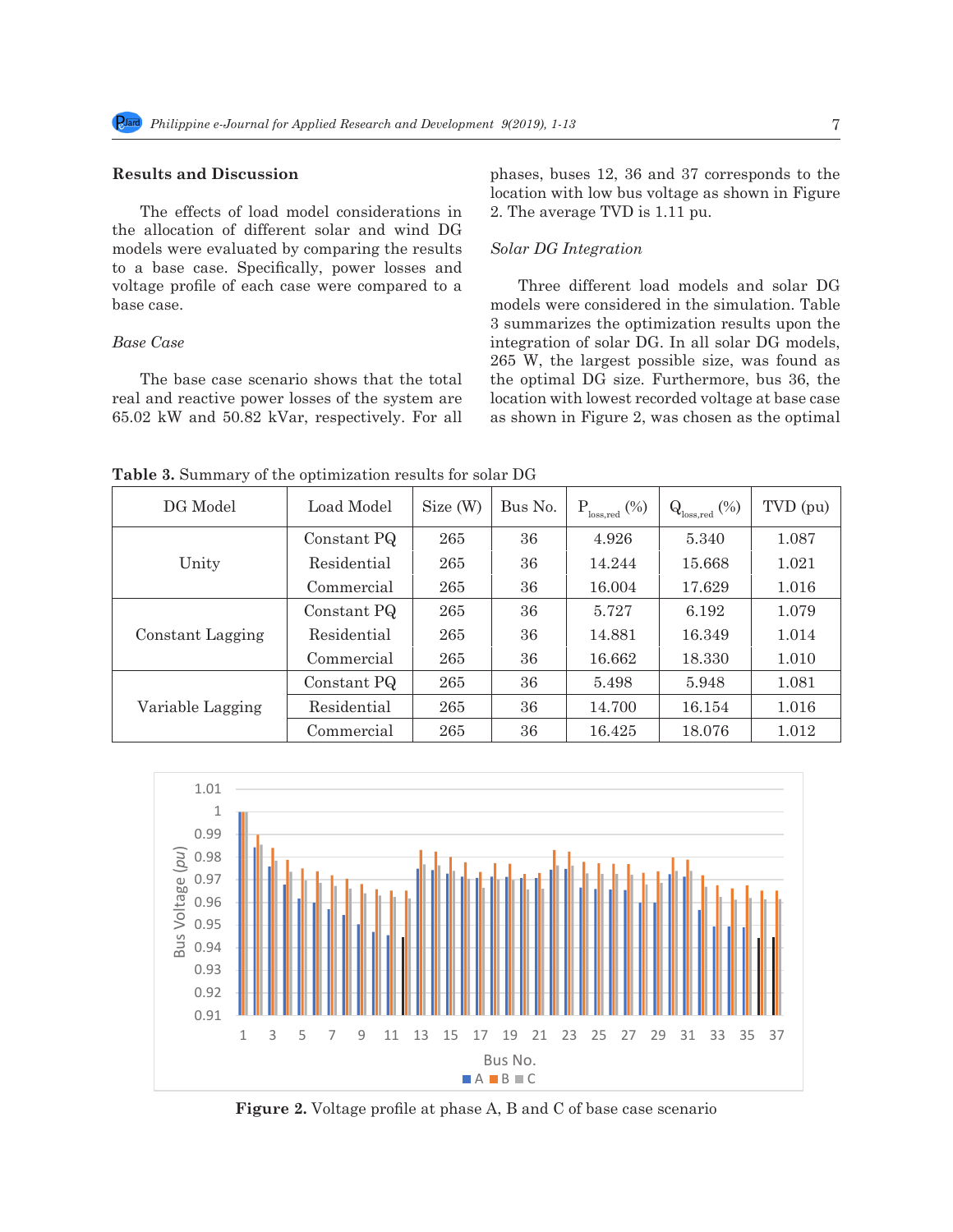site for all DG models. Installation of DG caused significant reduction in both real and reactive power losses of the system. It can be noted that the maximum real and reactive power loss reductions and the minimum TVD in each model were observed in the system with commercial load model.

The highest loss reductions and least TVD were recorded from the integration at bus 36 of a 265-W constant lagging solar DG with commercial load model. The resulting real and reactive power loss reductions are 16.66% and 18.33%, respectively. Meanwhile, the recorded minimum TVD of the system is 1.010 pu.

# *Wind DG Integration*

The optimization results of different wind DG integration scenarios are presented in Table 4. The optimal locations of DG match the buses of the lowest nodal voltage recorded at the base case as shown in Figure 2. It can be noted that the maximum real and reactive power loss reductions and the minimum TVD in each model were observed in the system with commercial load model.

The highest recorded power loss reduction and voltage profile improvement resulted from the integration at bus 36 of a 500-kW wind DG with constant pf lagging model at a system using commercial load model. The resulting active and reactive power loss reductions were 13.88% and 15.30%, respectively. Meanwhile, the recorded minimum TVD of the said system is 1.024 pu. It can also be observed that only induction model generator has the optimal size that is equal to 100 kW. This means that injecting 500 kW to the system results in higher apparent loss compared with the system with 100 kW. Furthermore, as shown in Figure 3, it can be observed that the resulting apparent loss while injecting 500 kW exceeds the base case apparent loss.

### *Power Losses*

Comparisons of system power losses of different solar and wind DG integration scenarios are presented in Figure 4. It can be deduced from the data that in each DG model, for both solar and wind, the system with commercial load model consideration yielded the lowest real and reactive power loss.

| DG Model         | Load Model  | <b>Size</b><br>(kW) | Bus No. | $P_{loss, red}$ (%) | $Qloss, red$ (%) | TVD (pu) |
|------------------|-------------|---------------------|---------|---------------------|------------------|----------|
|                  | Constant PQ | 500                 | 36      | 2.240               | 2.416            | 1.098    |
| Unity            | Residential | 500                 | 36      | 11.776              | 12.978           | 1.032    |
|                  | Commercial  | 500                 | 36      | 13.573              | 14.975           | 1.027    |
| Constant Lagging | Constant PQ | 500                 | 36      | 2.617               | 2.816            | 1.095    |
|                  | Residential | 500                 | 37      | 12.070              | 13.299           | 1.029    |
|                  | Commercial  | 500                 | 36      | 13.881              | 15.303           | 1.024    |
| Constant Leading | Constant PQ | 500                 | 12      | 1.872               | 2.034            | 1.103    |
|                  | Residential | 500                 | 36      | 11.486              | 12.673           | 1.037    |
|                  | Commercial  | 500                 | 36      | 13.331              | 14.724           | 1.031    |
| Induction        | Constant PQ | 100                 | 36      | 0.428               | 0.460            | 1.111    |
|                  | Residential | 100                 | 36      | 10.100              | 11.169           | 1.044    |
|                  | Commercial  | 100                 | 37      | 11.940              | 13.211           | 1.040    |

**Table 4.** Summary of the optimization results for wind DG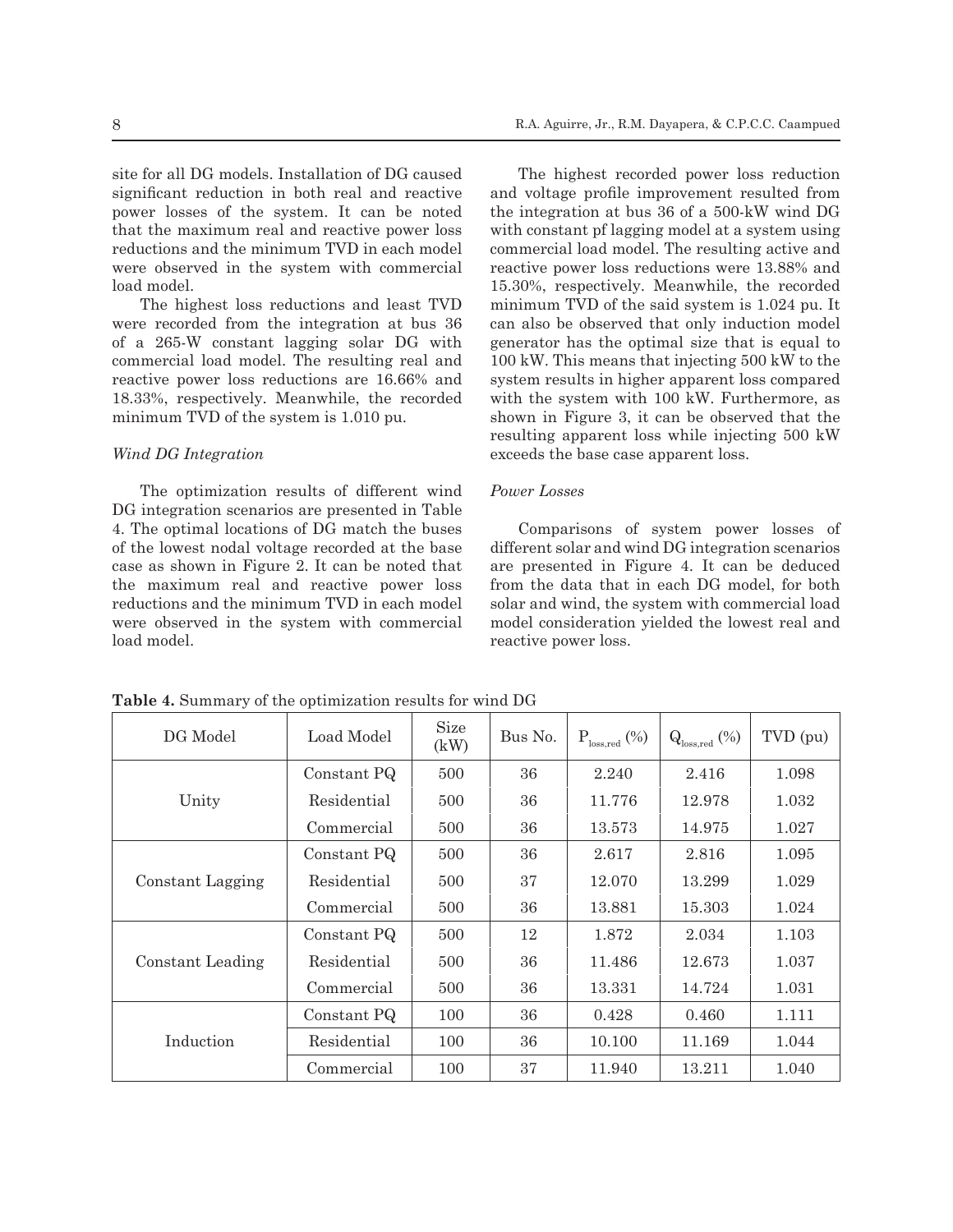

Figure 3. Apparent Power Loss for different sizes of Induction Model Generator



**Figure 4.** (a) Real power loss upon integration of solar DG models (b) Reactive power loss upon integration of solar DG models (c) Real power loss upon integration of wind DG models (d) Reactive power loss upon integration of wind DG models  $\alpha$  models reactive Power Power Power Power Power Power Power Power Power Power Power Power Power Power Power Power Power<br>Power Power Power Power Power Power Power Power Power Power Power Power Power Power Power Power Power Power Po<br> **Reactive Power Loss (kVar)** 11 integration of solar DG models (b) freactive power foss apon

The lowest power losses for both types of DG were observed from the integration of a constant lagging DG model with commercial load model. For solar DG, the lowest recorded active and reactive losses were 54.19 kW and 41.51 kVar, constar respectively. For wind DG, on the other hand, the yielded respectively. For wind DG, on the other hand, the greated resulting real and reactive losses were  $55.99 \text{ kW}$  system and 43.04 kVar, respectively. resulting real and reactive losses were 55.99 kW

Inclusion of different DG models in the analysis significantly affects both real and reactive power loss of the system. Considering active and  $\quad$  the effect of load models, it is observed that for 11.51 kVar, constant lagging solar DG, the residential load  $2\pi$  hand, the yielded a 10.16% difference as compared to the e  $55.99 \text{ kW}$  system with constant PQ model. However,  $12.14\%$ difference is observed for commercial load model,  $\frac{3}{27}$  and reactive losses were  $\frac{3}{27}$  and  $\frac{3}{27}$  kVar,  $\frac{3}{27}$  connected to the other hand, the other hand,  $\frac{3}{27}$  connected to the other hand,  $\frac{3}{27}$  connected to the other hand,  $\frac{3}{27}$  connec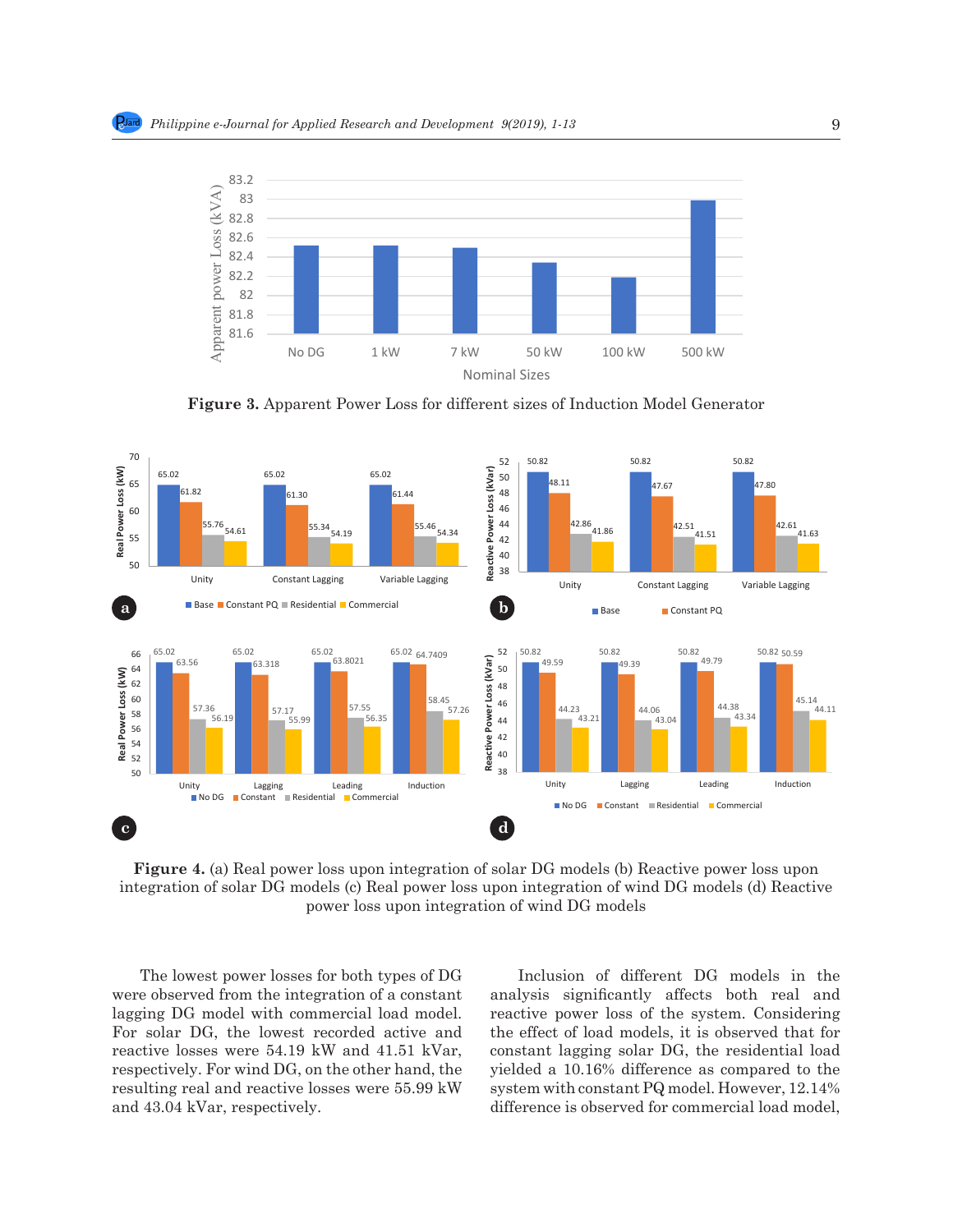residential, showing that it has a greater impact improvement of the system intensines the residential, showing that it has a greater impact  $\overline{3}$  on the system in terms of loss reduction. As for with the integration of solar and wind DG, the on the system in terms of loss reduction. As for constant pf lagging wind DG, the residential load constant priagging wind DO, the residential load your volume Profile Profile Profile and the residential load to the system with constant PQ load model while the commercial load yielded a difference of voltages are located in the point of integration of 12.49%.

# *Voltage Profile*

A sample voltage profile at phase A of unity solar and wind DG models are illustrated in voltage profile of the system. Same observation

which is considerably larger as compared to the load model to the system intensifies the the load model to the system intensifies the improvement of the system voltage. Moreover, with the integration of solar and wind DG, the voltage profile improved considerably especially in buses with low voltage such as buses 10, 11, 12, 36 and 37. However, the most improved nodal voltages are located in the point of integration of 12.49%. the DGs. Similar results were observed for the 12.49%. other DG models and phase voltages.

Figures 5 and 6. It can be observed that integrating was recorded for the wind DG. Voltage Profile<br>For solar DG, integrating the constant pf  $\frac{1}{2}$  lagging to a system with commercial load model A sample voltage profile at phase A of unity caused the most significant improvement in the voltage profile of the system. Same observation was recorded for the wind DG. 389 of the DGs. Similar results were observed for the other DG models and phase voltages.



377 considerably larger as compared to residential showing that it has a greater impact on the system

Figure 5. Voltage profile at phase A of unity solar DG model



**Figure 6.** Voltage profile at phase A of unity wind DG model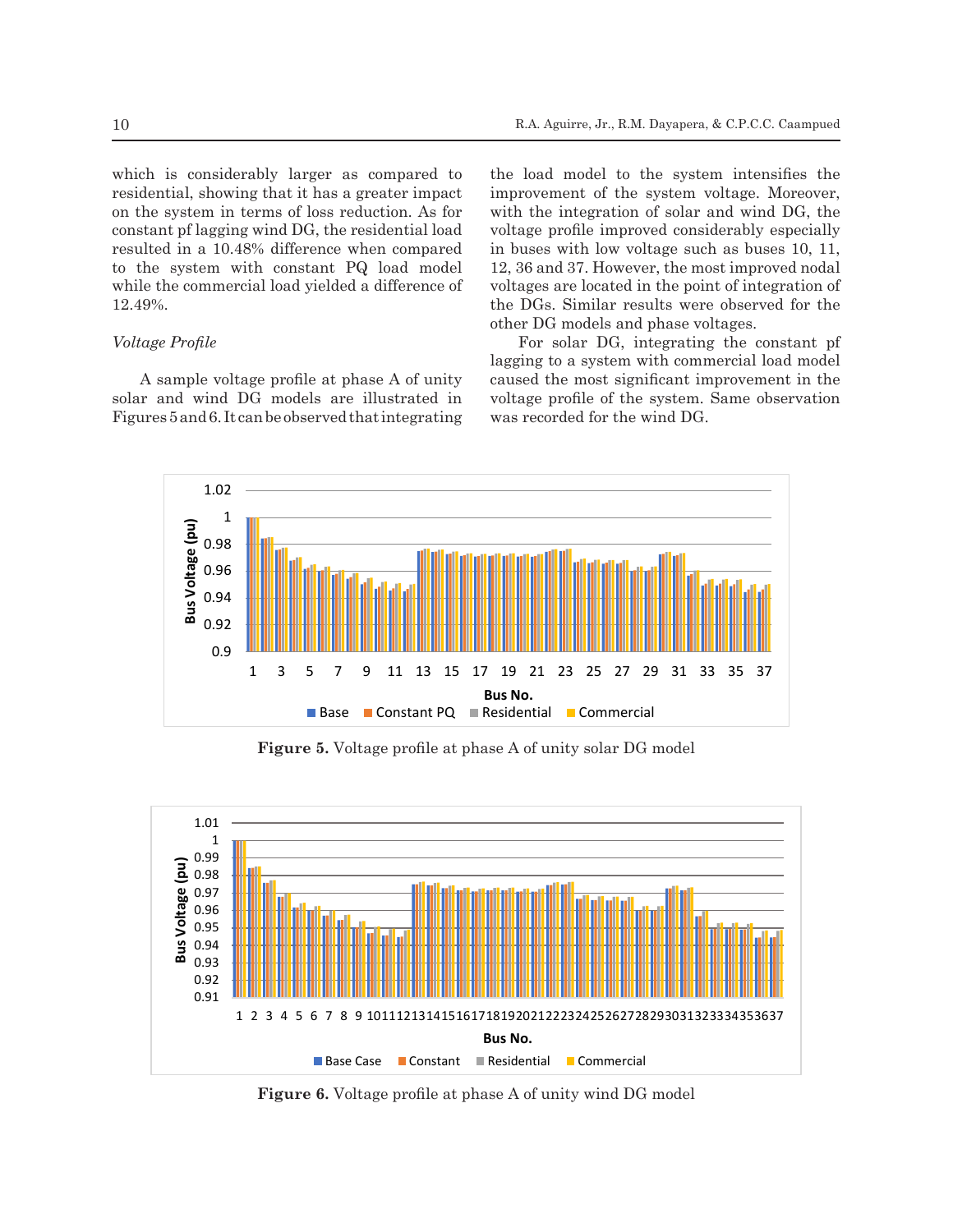# **Conclusion**

Inclusion of DG reactive capability and load models in the analyses significantly affect the power loss and voltage profile of the system. For each DG model, the system with commercial type of load resulted in the highest loss reduction while least loss reduction was found for constant PQ load model. The constant lagging model of both solar and wind DGs with commercial load consideration yielded the lowest active and reactive power losses and best voltage profile improvement. For the constant lagging type of renewable, the computed power loss reduction for the residential load differs by as much as 10.16% and 10.48% for solar and wind, respectively. Meanwhile, the computed power loss reduction for the commercial load deviates by as much as 12.14% and 12.49% for solar and wind, respectively.

For residential and commercial load models, the constant lagging power factor for both solar and wind DG models are viable options in terms of power loss reduction. With the result of this study, distribution network planners can maximize the benefits of integrating DG in the system by properly selecting the type of DG depending on the type of consumers connected.

# **Acknowledgments**

The authors acknowledge the support of the University of the Philippines Los Baños.

# **References**

- [1] U.S. Energy Information Administration, "International Energy Outlook 2016," [Online]. Available: https://www.eia.gov/ outlooks/ieo/pdf/0484(2016).pdf. [Accessed: 14-Dec-2017].
- [2] Department of Energy and Electric Power Industry Management Bureau, "Power Supply and Demand Highlights (January-June 2017)," [Online]. Available: https:// www.doe.gov.ph/sites/default/files/pdf/ electric power/power supply demand highlights\_jan\_jun\_2017.pdf. [Accessed:

25-Aug-2018].

- [3] K. B. Reddy, K. H. Reddy, and P. S. Babu, "Optimal Location and Size of Distributed Generations Using Kalman Filter Algorithm for Reduction of Power Loss and Voltage Profile Improvement," *International Journal of Engineering Research and Development*, vol. 10, no. 9, pp. 19-28, 2014.
- [4] T. J. Sahib, M. R. Ab. Ghani, Z. Jano, and I. H. Mohamed, "Optimum Allocation of Distributed Generation using PSO: IEEE Test Case Studies Evaluation," *International Journal of Applied Engineering Research*, vol. 12, no. 11, pp. 2900–2906, 2017.
- [5] D. Rama Prabha and T. Jayabarathi, "Optimal placement and sizing of multiple distributed generating units in distribution networks by invasive weed optimization algorithm," *Ain Shams Engineering Journal*, vol. 7, no. 2, pp. 683–694, 2016.
- [6] M. Shahzad, I. Ahmad, W. Gawlik, and P. Palensky, "Load Concentration Factor Based Analytical Method for Optimal Placement of Multiple Distribution Generators for Loss Minimization and Voltage Profile Improvement," *Energies* , vol. 9, no. 4, pp. 1-21, 2016.
- [7] P. Sharma and A. Tandon, "Techniques for optimal placement of DG in radial distribution system: A review," in *2015 Communication, Control and Intelligent Systems (CCIS)*, 2015, pp. 453–458.
- [8] IRENA, "Renewable Power Generation Costs in 2017," *International Renewable Energy Agency*, 2018. [Online]. Available: https://www.irena.org/-/media/Files/ IRENA/Agency/Publication/2018/Jan/ IRENA\_2017\_Power\_Costs\_2018.pdf. [Accessed: 02-Feb-2019].
- [9] F. Rezaei and S. Esmaeili, "Decentralized reactive power control of distributed PV and wind power generation units using an optimized fuzzy-based method," *International Journal of Electrical Power & Energy Systems*, vol. 87, pp. 27–42, 2017.
- [10] G.V.N. Lakshmi, A.J. Laxmi, and V.V. Reddy, "Optimal Allocation and Sizing of Multiple Distributed Generators Using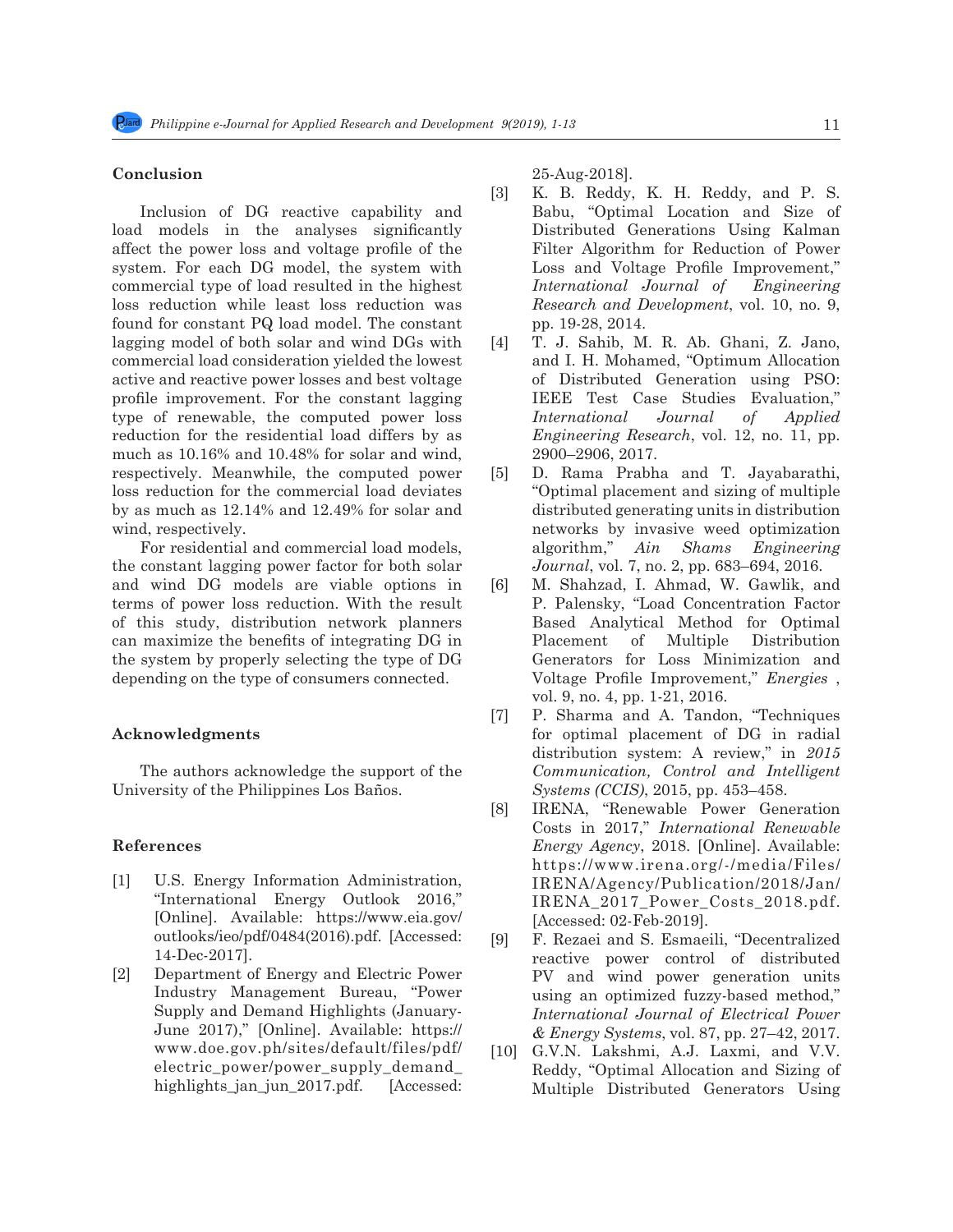Genetic Algorithm," in *International Conference on Advances in Communication, Network, and Computing*, 2014, pp. 305- 312.

- [11] S. Remha, S. Chettih, and S. Arif, "Optimal" placement of different DG units type in distribution networks based on voltage stability maximization and minimization of power losses," in *2016 8th International Conference on Modelling, Identification and Control (ICMIC)*, 2016, pp. 867–873.
- [12] J. K. L. Caasi and R. A. Aguirre, "Comparative analysis of the optimal siting and sizing on different solar distributed generation models through stochastic method," in *2016 IEEE Innovative Smart Grid Technologies - Asia (ISGT-Asia)*, 2016, pp. 485–490.
- [13] L. D. T. Narcise and R. A. Aguirre, "Comparative analysis of optimal allocation for different wind distributed generation models using stochastic approach," in *2016 IEEE Innovative Smart Grid Technologies - Asia (ISGT-Asia)*, 2016, pp. 46–51.
- [14] H. Nasiraghdam and S. Jadid, "Load model" effect assessment on optimal distributed generation (DG) sizing and allocation using improved harmony search algorithm," in *2013 Smart Grid Conference (SGC)*, 2013, pp. 210–218.
- [15] D. Singh, D. Singh, and K. S. Verma, "Multiobjective Optimization for DG Planning With Load Models," *IEEE Transactions on Power Systems*, vol. 24, no. 1, pp. 427–436, 2009.
- [16] H. Qamar, H. Qamar, A. Vaccaro, and N. Ahmed, "Reactive power control for voltage regulation in the presence of massive pervasion of distributed generators," in *2017 IEEE International Conference on Environment and Electrical Engineering and 2017 IEEE Industrial and Commercial Power Systems Europe (EEEIC / I&CPS Europe)*, 2017, pp. 1–5.
- [17] Y. M. Atwa, E. F. El-Saadany, M. M. A. Salama, and R. Seethapathy, "Optimal Renewable Resources Mix for Distribution System Energy Loss Minimization," *IEEE Transactions on Power Systems*, vol. 25, no. 1, pp. 360–370, 2010.
- [18] A. Ellis, R. Nelson, E. Von Engeln and R. Walling, "Reactive power performance requirements for wind and solar plants," in *2012 IEEE Power and Energy Society General Meeting*, 2012, pp. 1–8.
- [19] G. J. Shirek and B. A. Lassiter, "Solar plant modeling impacts on distribution systems PV case study," in *2012 Rural Electric Power Conference*, 2012, pp. B5-1-B5-10.
- [20] Y. Zhang, S. Zhu, R. Sparks, and I. Green, "Impacts of solar PV generators on power system stability and voltage performance," in *2012 IEEE Power and Energy Society General Meeting*, 2012, pp. 1–7.
- [21] M. Alotaibi, A. Almutairi, and M. M. A. Salama, "Effect of wind turbine parameters on optimal DG placement in power distribution systems," in *2016 IEEE Electrical Power and Energy Conference (EPEC)*, 2016, pp. 1–4.
- [22] P. Wais, "Two and three-parameter Weibull distribution in available wind power analysis," *Renewable Energy*, vol. 103, pp. 15–29, 2017.
- [23] V. Gupta, S. R. Donepudi, and N. Subrahmanyam, "Optimal placement of distributed generators in distribution system using backtracking search optimization for various load models," in *2015 International Conference on Recent Developments in Control, Automation and Power Engineering (RDCAPE)*, 2015, pp. 350–354.
- [24] Electric Power Research Institute, "Simulation Tool - Open DSS," [Online]. Available: http://smartgrid.epri.com/ SimulationTool.aspx. [Accessed: 20-April-2018].
- [25] G. Lindfield and J. Penny, *Introduction to Nature-Inspired Optimization*, Academic Press, 2017.
- [26] K. Deep and M. Thakur, "A new mutation operator for real coded genetic algorithms," *Applied Mathematics and Computation*, vol. 193, no. 1, pp. 211–230, 2007.
- [27] W. H. Kersting, "Radial distribution test feeders," *IEEE Transactions on Power Systems*, vol. 6, no. 3, pp. 975–985, 1991.
- [28] K. Corfee, G. Stevens, and S. Goffri, "Distributed Generation Resource